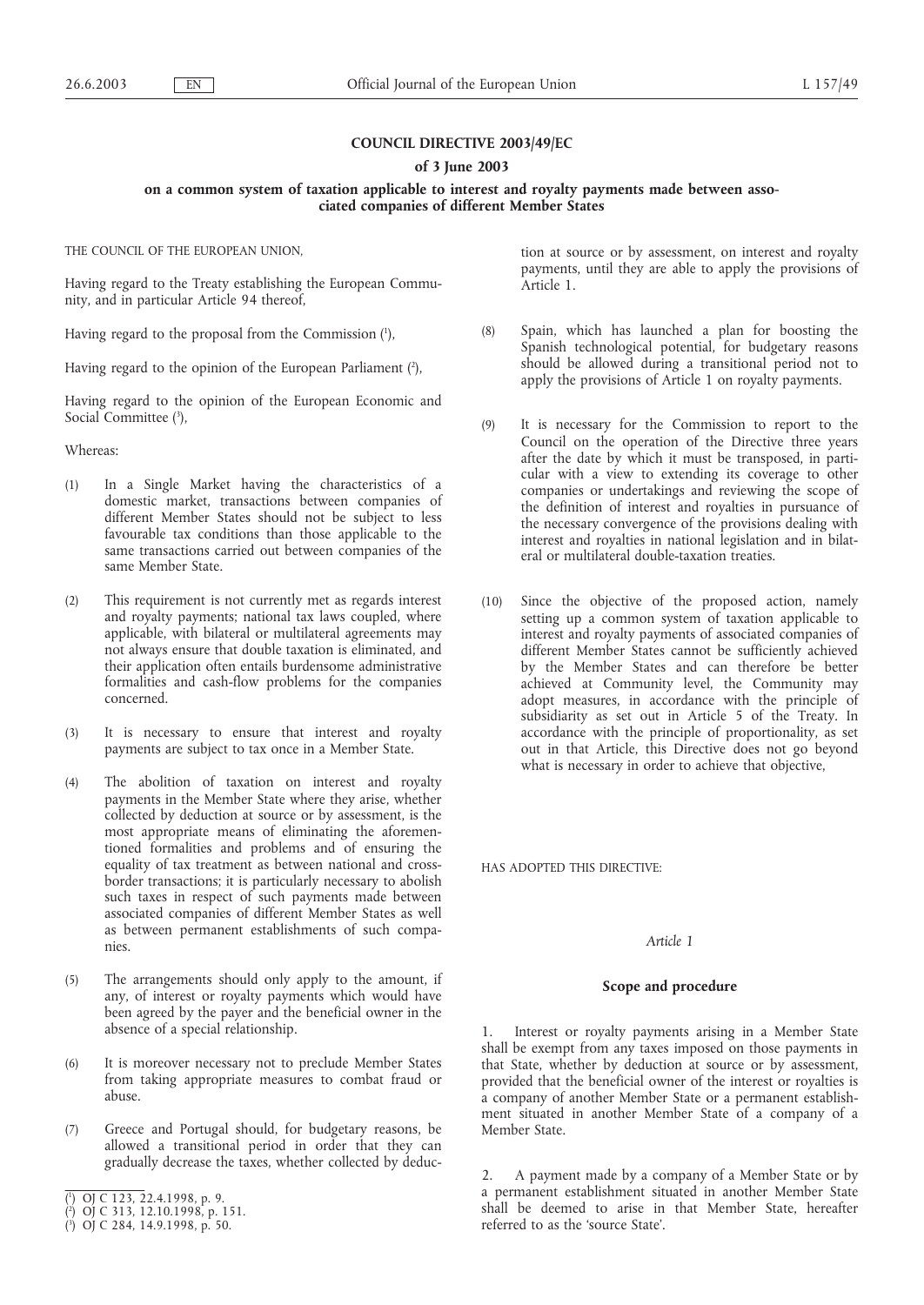3. A permanent establishment shall be treated as the payer of interest or royalties only insofar as those payments represent a tax-deductible expense for the permanent establishment in the Member State in which it is situated.

4. A company of a Member State shall be treated as the beneficial owner of interest or royalties only if it receives those payments for its own benefit and not as an intermediary, such as an agent, trustee or authorised signatory, for some other person.

5. A permanent establishment shall be treated as the beneficial owner of interest or royalties:

- (a) if the debt-claim, right or use of information in respect of which interest or royalty payments arise is effectively connected with that permanent establishment; and
- (b) if the interest or royalty payments represent income in respect of which that permanent establishment is subject in the Member State in which it is situated to one of the taxes mentioned in Article 3(a)(iii) or in the case of Belgium to the 'impôt des non-résidents/belasting der niet-verblijfhouders' or in the case of Spain to the 'Impuesto sobre la Renta de no Residentes' or to a tax which is identical or substantially similar and which is imposed after the date of entry into force of this Directive in addition to, or in place of, those existing taxes.

6. Where a permanent establishment of a company of a Member State is treated as the payer, or as the beneficial owner, of interest or royalties, no other part of the company shall be treated as the payer, or as the beneficial owner, of that interest or those royalties for the purposes of this Article.

7. This Article shall apply only if the company which is the payer, or the company whose permanent establishment is treated as the payer, of interest or royalties is an associated company of the company which is the beneficial owner, or whose permanent establishment is treated as the beneficial owner, of that interest or those royalties.

8. This Article shall not apply where interest or royalties are paid by or to a permanent establishment situated in a third State of a company of a Member State and the business of the company is wholly or partly carried on through that permanent establishment.

9. Nothing in this Article shall prevent a Member State from taking interest or royalties received by its companies, by permanent establishments of its companies or by permanent establishments situated in that State into account when applying its tax law.

10. A Member State shall have the option of not applying this Directive to a company of another Member State or to a permanent establishment of a company of another Member State in circumstances where the conditions set out in Article 3(b) have not been maintained for an uninterrupted period of at least two years.

The source State may require that fulfilment of the requirements laid down in this Article and in Article 3 be substantiated at the time of payment of the interest or royalties by an attestation. If fulfilment of the requirements laid down in this Article has not been attested at the time of payment, the Member State shall be free to require deduction of tax at source.

12. The source State may make it a condition for exemption under this Directive that it has issued a decision currently granting the exemption following an attestation certifying the fulfilment of the requirements laid down in this Article and in Article 3. A decision on exemption shall be given within three months at most after the attestation and such supporting information as the source State may reasonably ask for have been provided, and shall be valid for a period of at least one year after it has been issued.

13. For the purposes of paragraphs 11 and 12, the attestation to be given shall, in respect of each contract for the payment, be valid for at least one year but for not more than three years from the date of issue and shall contain the following information:

- (a) proof of the receiving company's residence for tax purposes and, where necessary, the existence of a permanent establishment certified by the tax authority of the Member State in which the receiving company is resident for tax purposes or in which the permanent establishment is situated;
- (b) beneficial ownership by the receiving company in accordance with paragraph 4 or the existence of conditions in accordance with paragraph 5 where a permanent establishment is the recipient of the payment;
- (c) fulfilment of the requirements in accordance with Article 3(a)(iii) in the case of the receiving company;
- (d) a minimum holding or the criterion of a minimum holding of voting rights in accordance with Article 3(b);
- (e) the period for which the holding referred to in (d) has existed.

Member States may request in addition the legal justification for the payments under the contract (e.g. loan agreement or licensing contract).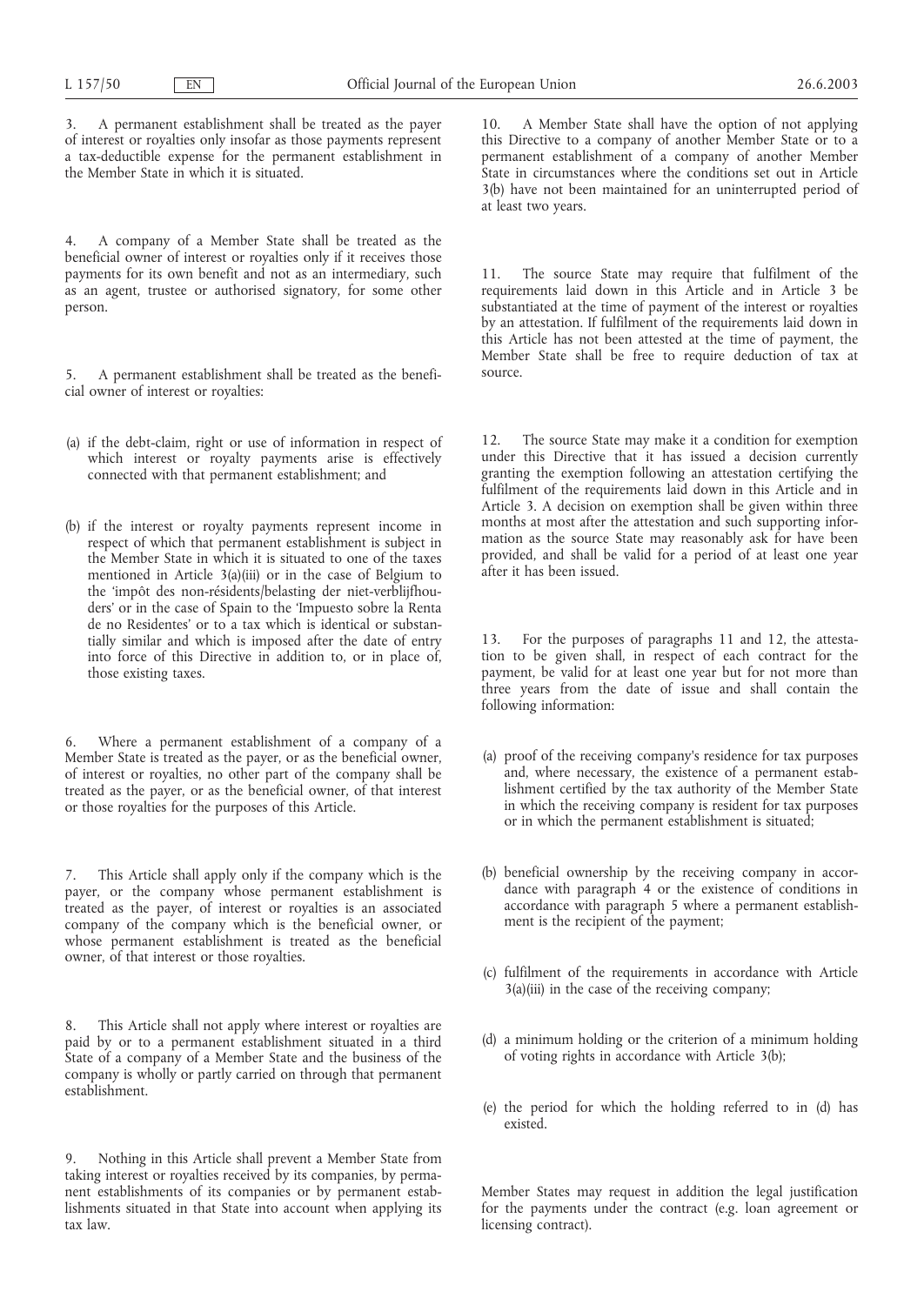14. If the requirements for exemption cease to be fulfilled, the receiving company or permanent establishment shall immediately inform the paying company or permanent establishment and, if the source State so requires, the competent authority of that State.

15. If the paying company or permanent establishment has withheld tax at source to be exempted under this Article, a claim may be made for repayment of that tax at source. The Member State may require the information specified in paragraph 13. The application for repayment must be submitted within the period laid down. That period shall last for at least two years from the date when the interest or royalties are paid.

16. The source State shall repay the excess tax withheld at source within one year following due receipt of the application and such supporting information as it may reasonably ask for. If the tax withheld at source has not been refunded within that period, the receiving company or permanent establishment shall be entitled on expiry of the year in question to interest on the tax which is refunded at a rate corresponding to the national interest rate to be applied in comparable cases under the domestic law of the source State.

### *Article 2*

### **Definition of interest and royalties**

For the purposes of this Directive:

- (a) the term 'interest' means income from debt-claims of every kind, whether or not secured by mortgage and whether or not carrying a right to participate in the debtor's profits, and in particular, income from securities and income from bonds or debentures, including premiums and prizes attaching to such securities, bonds or debentures; penalty charges for late payment shall not be regarded as interest;
- (b) the term 'royalties' means payments of any kind received as a consideration for the use of, or the right to use, any copyright of literary, artistic or scientific work, including cinematograph films and software, any patent, trade mark, design or model, plan, secret formula or process, or for information concerning industrial, commercial or scientific experience; payments for the use of, or the right to use, industrial, commercial or scientific equipment shall be regarded as royalties.

## *Article 3*

# **Definition of company, associated company and permanent establishment**

For the purposes of this Directive:

- (a) the term 'company of a Member State' means any company:
	- (i) taking one of the forms listed in the Annex hereto; and
- (ii) which in accordance with the tax laws of a Member State is considered to be resident in that Member State and is not, within the meaning of a Double Taxation Convention on Income concluded with a third state, considered to be resident for tax purposes outside the Community; and
- (iii) which is subject to one of the following taxes without being exempt, or to a tax which is identical or substantially similar and which is imposed after the date of entry into force of this Directive in addition to, or in place of, those existing taxes:
	- impôt des sociétés/vennootschapsbelasting in Belgium,
	- selskabsskat in Denmark,
	- Körperschaftsteuer in Germany,
	- Φόρος εισοδήµατος νοµικών προσώπων in Greece,
	- impuesto sobre sociedades in Spain,
	- impôt sur les sociétés in France,
	- corporation tax in Ireland,
	- imposta sul reddito delle persone giuridiche in Italy,
	- impôt sur le revenu des collectivités in Luxembourg,
	- vennootschapsbelasting in the Netherlands,
	- Körperschaftsteuer in Austria,
	- imposto sobre o rendimento da pessoas colectivas in Portugal,
	- yhteisöjen tulovero/inkomstskatten för samfund in Finland,
	- statlig inkomstskatt in Sweden,
	- corporation tax in the United Kingdom;
- (b) a company is an 'associated company' of a second company if, at least:
	- (i) the first company has a direct minimum holding of 25 % in the capital of the second company, or
	- (ii) the second company has a direct minimum holding of 25 % in the capital of the first company, or
	- (iii) a third company has a direct minimum holding of 25 % both in the capital of the first company and in the capital of the second company.

Holdings must involve only companies resident in Community territory.

However, Member States shall have the option of replacing the criterion of a minimum holding in the capital with that of a minimum holding of voting rights;

(c) the term 'permanent establishment' means a fixed place of business situated in a Member State through which the business of a company of another Member State is wholly or partly carried on.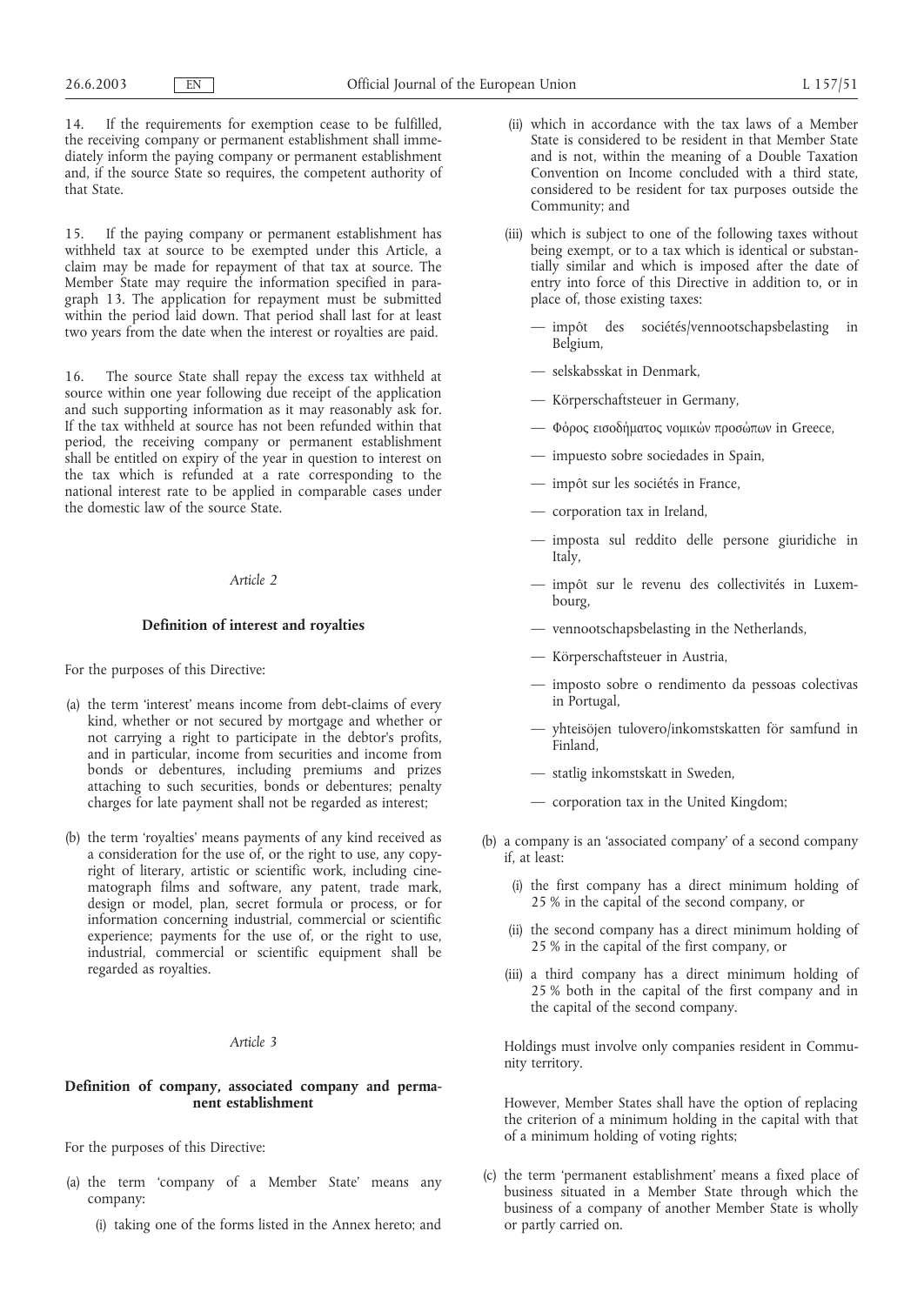*Article 4*

# **Exclusion of payments as interest or royalties**

The source State shall not be obliged to ensure the benefits of this Directive in the following cases:

- (a) payments which are treated as a distribution of profits or as a repayment of capital under the law of the source State;
- (b) payments from debt-claims which carry a right to participate in the debtor's profits;
- (c) payments from debt-claims which entitle the creditor to exchange his right to interest for a right to participate in the debtor's profits;
- (d) payments from debt-claims which contain no provision for repayment of the principal amount or where the repayment is due more than 50 years after the date of issue.

2. Where, by reason of a special relationship between the payer and the beneficial owner of interest or royalties, or between one of them and some other person, the amount of the interest or royalties exceeds the amount which would have been agreed by the payer and the beneficial owner in the absence of such a relationship, the provisions of this Directive shall apply only to the latter amount, if any.

### *Article 5*

#### **Fraud and abuse**

This Directive shall not preclude the application of domestic or agreement-based provisions required for the prevention of fraud or abuse.

2. Member States may, in the case of transactions for which the principal motive or one of the principal motives is tax evasion, tax avoidance or abuse, withdraw the benefits of this Directive or refuse to apply this Directive.

### *Article 6*

### **Transitional rules for Greece, Spain and Portugal**

Greece and Portugal shall be authorised not to apply the provisions of Article 1 until the date of application referred to in Article 17(2) and (3) of Council Directive 2003/48/EC of 3 June 2003 on taxation of savings income in the form of interest payments (1 ). During a transitional period of eight years starting on the aforementioned date, the rate of tax on payments of interest or royalties made to an associated company of another Member State or to a permanent establishment situated in another Member State of an associated company of a Member State must not exceed 10 % during the first four years and 5 % during the final four years.

Spain shall be authorised, for royalty payments only, not to apply the provisions of Article 1 until the date of application referred to in Article 17(2) and (3) of Directive 2003/48/EC.

During a transitional period of six years starting on the aforementioned date, the rate of tax on payments of royalties made to an associated company of another Member State or to a permanent establishment situated in another Member State of an associated company of a Member State must not exceed 10 %.

These transitional rules shall, however, remain subject to the continued application of any rate of tax lower than those referred to in the first and second subparagraphs provided by bilateral agreements concluded between Greece, Spain or Portugal and other Member States. Before the end of any of the transitional periods mentioned in this paragraph the Council may decide unanimously, on a proposal from the Commission, on a possible extension of the said transitional periods.

2. Where a company of a Member State, or a permanent establishment situated in that Member State of a company of a Member State:

- receives interest or royalties from an associated company of Greece or Portugal,
- receives royalties from an associated company of Spain,
- receives interest or royalties from a permanent establishment situated in Greece or Portugal of an associated company of a Member State, or
- receives royalties from a permanent establishment situated in Spain of an associated company of a Member State,

the first Member State shall allow an amount equal to the tax paid in Greece, Spain or Portugal in accordance with paragraph 1 on that income as a deduction from the tax on the income of the company or permanent establishment which received that income.

3. The deduction provided for in paragraph 2 need not exceed the lower of:

- (a) the tax payable in Greece, Spain or Portugal on such income on the basis of paragraph 1, or
- (b) that part of the tax on the income of the company or permanent establishment which received the interest or royalties, as computed before the deduction is given, which is attributable to those payments under the domestic law of the Member State of which it is a company or in which the permanent establishment is situated.

#### *Article 7*

# **Implementation**

1. Member States shall bring into force the laws, regulations and administrative provisions necessary to comply with this Directive not later than 1 January 2004. They shall forthwith inform the Commission thereof.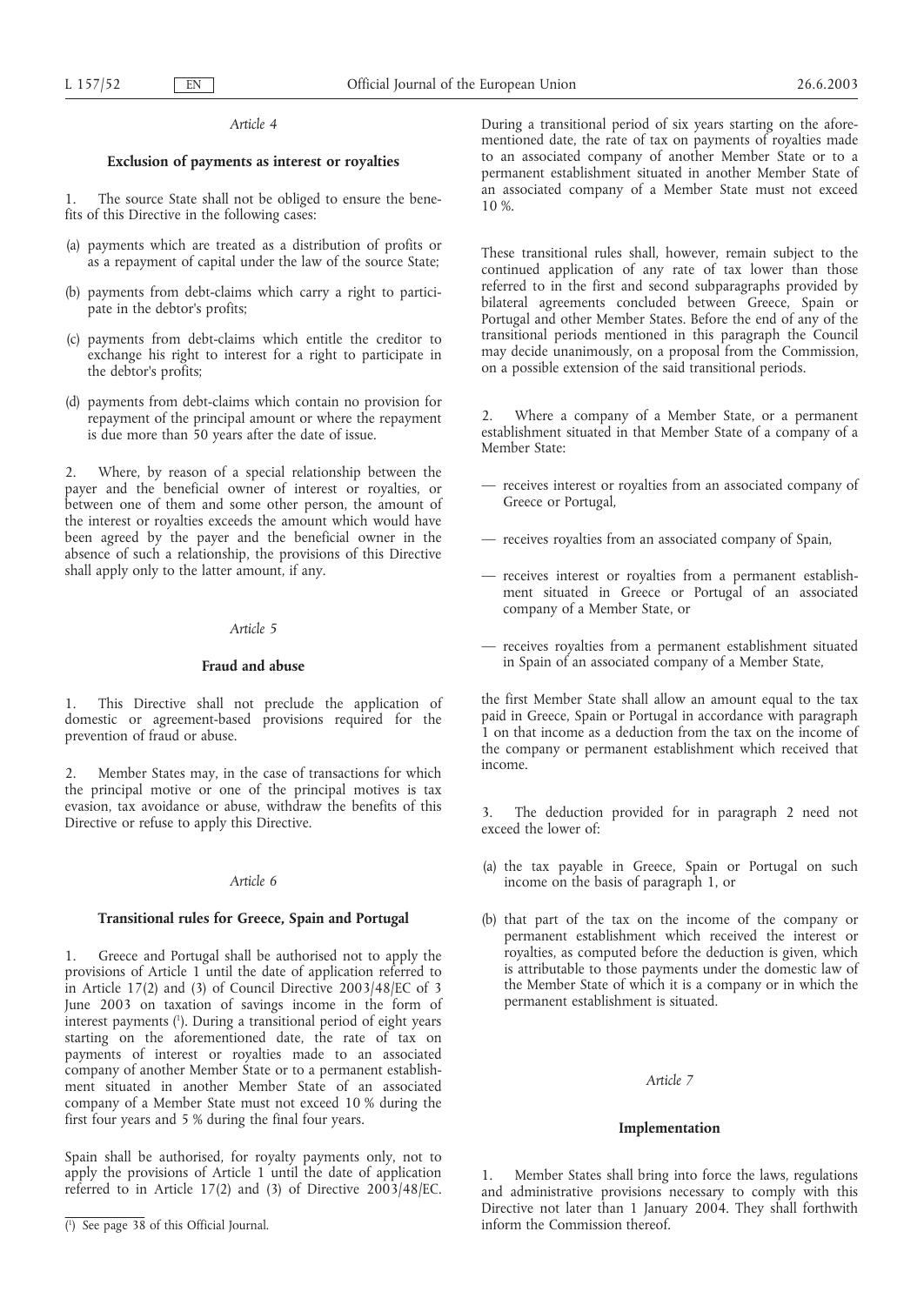When Member States adopt these measures, they shall contain a reference to this Directive or shall be accompanied by such reference on the occasion of their official publication. The methods of making such a reference shall be laid down by the Member States.

2. Member States shall communicate to the Commission the text of the main provisions of national law which they adopt in the field covered by this Directive, together with a table showing how the provisions of this Directive correspond to the national provisions adopted.

#### *Article 8*

#### **Review**

By 31 December 2006, the Commission shall report to the Council on the operation of this Directive, in particular with a view to extending its coverage to companies or undertakings other than those referred to in Article 3 and the Annex.

### *Article 9*

### **Delimitation clause**

This Directive shall not affect the application of domestic or agreement-based provisions which go beyond the provisions of this Directive and are designed to eliminate or mitigate the double taxation of interest and royalties.

### *Article 10*

# **Entry into force**

This Directive shall enter into force on the day of its publication in the *Official Journal of the European Union*.

*Article 11*

# **Addressees**

This Directive is addressed to the Member States.

Done at Luxembourg, 3 June 2003.

*For the Council The President* N. CHRISTODOULAKIS